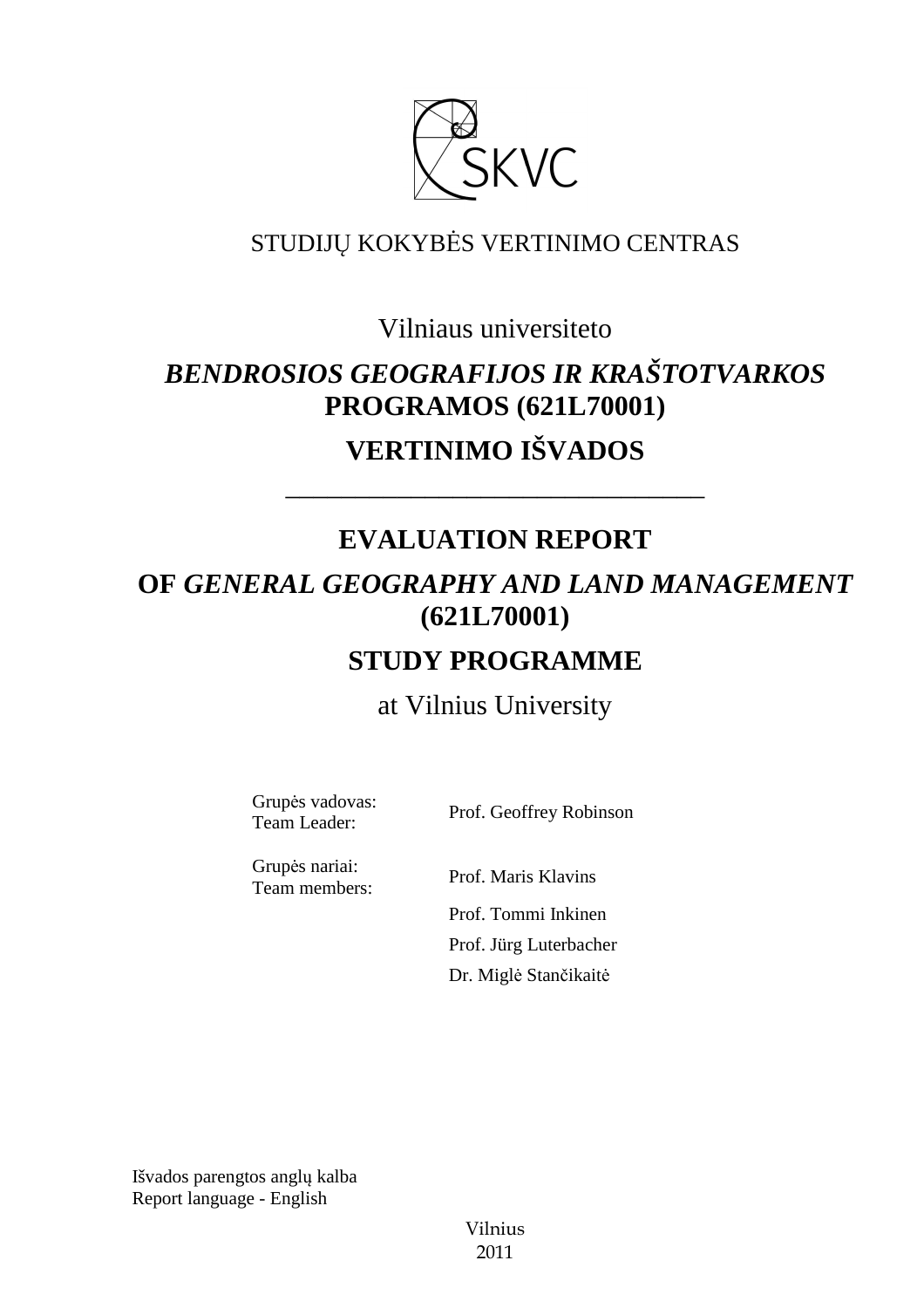# **DUOMENYS APIE ĮVERTINTĄ PROGRAMĄ**

| Studijų programos pavadinimas                           | Bendroji geografija ir kraštotvarka |
|---------------------------------------------------------|-------------------------------------|
| Valstybinis kodas                                       | 621L70001                           |
| Studijų sritis                                          | Socialinia mokslai                  |
| Studijų kryptis                                         | Visuomeninė geografija              |
| Studijų programos rūšis                                 | Universitetinės studijos            |
| Studijų pakopa                                          | Antroji                             |
| Studijų forma (trukmė metais)                           | Nuolatinė (2)                       |
| Studijų programos apimtis kreditais                     | 80                                  |
| Suteikiamas laipsnis ir (ar) profesinė<br>kvalifikacija | Geografijos magistras               |
| Studijų programos į registravimo data                   | 19-05-1997 Nr. 565                  |

# **INFORMATION ON ASSESSED STUDY PROGRAMME**

–––––––––––––––––––––––––––––––

| Name of the study programme.                           | <b>General Geography and Land Management</b> |
|--------------------------------------------------------|----------------------------------------------|
| State code                                             | 621L70001                                    |
| Study area                                             | Social sciences                              |
| Study field                                            | Human Geography                              |
| Kind of the study programme                            | University studies                           |
| Level of studies                                       | Second cycle                                 |
| Study mode (length in years)                           | Full-time $(2)$                              |
| Volume of the study programme in credits               | 80                                           |
| Degree and (or) professional qualifications<br>awarded | Master of Geography                          |
| Date of registration of the study programme            | 19-05-1997 No. 565                           |

Studijų kokybės vertinimo centras

The Centre for Quality Assessment in Higher Education

©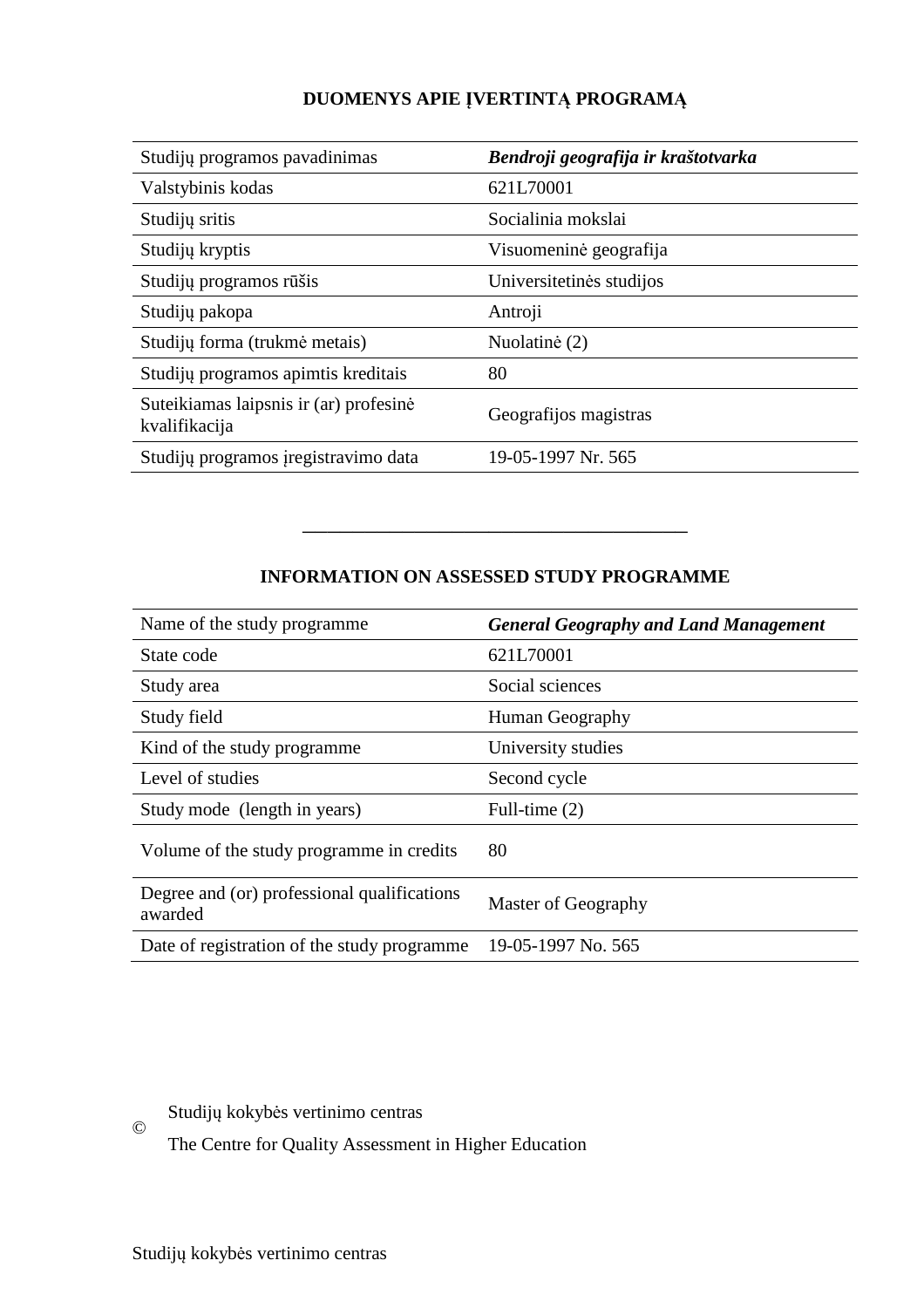# **CONTENTS**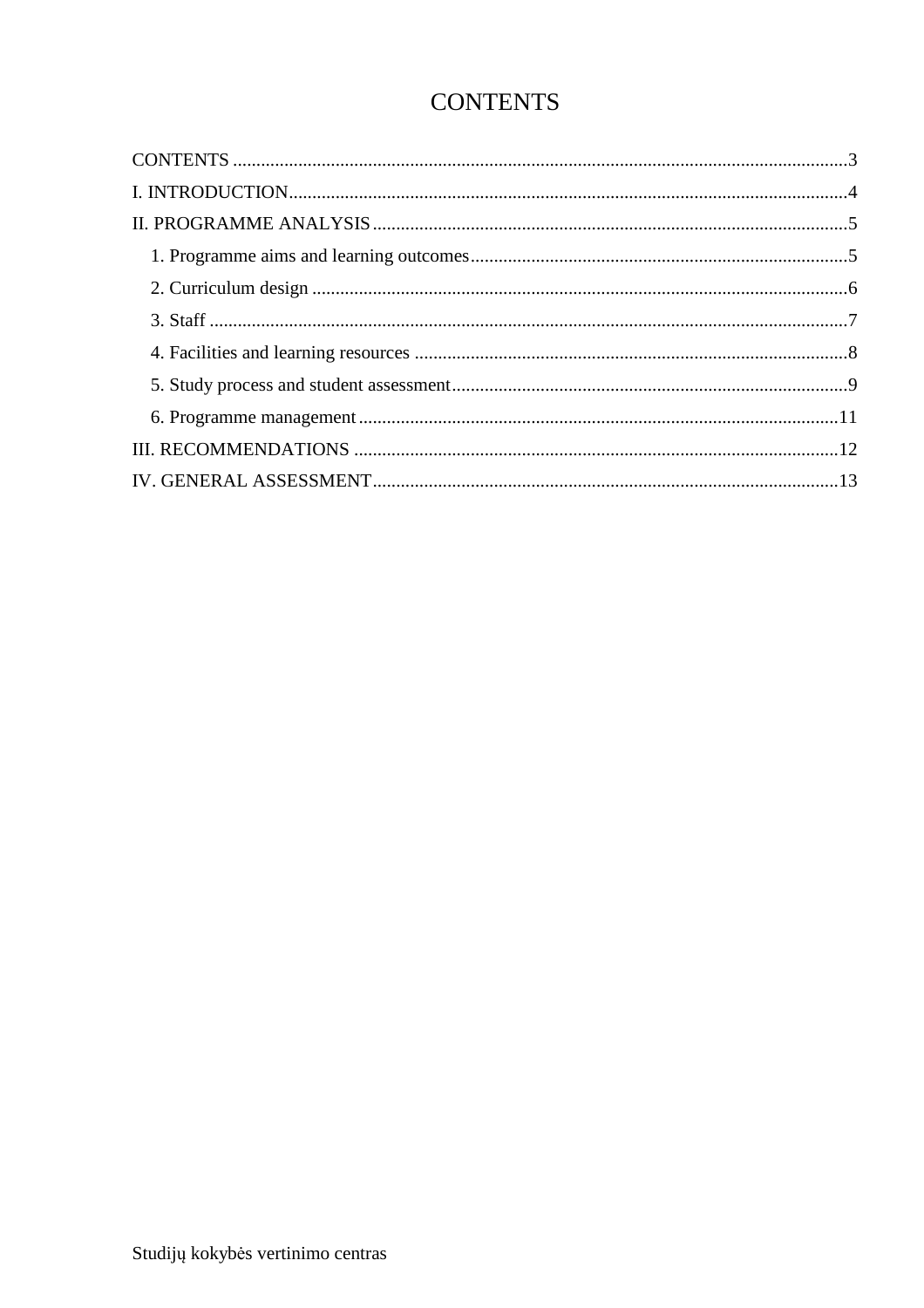### I. INTRODUCTION

The external evaluation of the Master study programme in *General Geography and Land Management* at Vilnius University (hereafter, 'the University') was initiated by the Centre for Quality Assessment in Higher Education of Lithuania nominating the international expert group (hereafter, the 'expert group' or 'assessment panel') formed by Professor Geoffrey Robinson (University of St. Andrews, Scotland – team leader), Professor Tommi Inkinen (University of Helsinki, Finland), Professor Maris Klavins (University of Latvia, Latvia), Professor Jürg Luterbacher (University of Giessen, Germany) and Dr. Miglė Stančikaitė (Institute of Geology and Geography of the Nature Research Centre, Lithuania).

The evaluation of the study programme ('the programme') made use of the following documents: Law on Research and Higher Education of the Republic of Lithuania (2009); Order on External Evaluation and Accreditation Procedure of Study Programmes (2011); Methodology for Evaluation of Higher Education Study Programmes (2010); General Requirements for Master Study Programmes (2010) and Geography Study Field Regulation (2004).

The basis for the evaluation of the study programme is the Self-Assessment Report (SAR), written in 2011, its annexes and the site visit of the expert group to the University on 18 October 2011. The Faculty of Natural Sciences ('the Faculty') coordinates the programme, which is delivered by staff from within the Faculty (the department of Geography and Land Management and the Cartography Centre), other faculties (Mathematics and Informatics), as well as from the newly established Nature Research Centre (specifically from the former Institute of Geology and Geography). The Department of Geography and Land Management (the 'Department) is directly responsible for teaching the basic geography and land management subjects and for organizing research practices. The site visit incorporated all required meetings with different groups: the administrative staff of the Faculty, staff responsible for preparing the self-assessment documents, academic staff, students of all years of study, graduates, and employers. The expert group inspected various support facilities and resources (classrooms, laboratories, library, computer facilities), examined students' final works, and various other materials.

After discussions and preparations of conclusions and remarks, the expert group presented introductory general conclusions of the visit to the Department's self-assessment team. The group subsequently met to discuss and agree the content of the report, which represents the members' consensual views.

It may be noted that both the Bachelor programme in *Geography* and the Master programme in *General Geography and Land Management* are located in the same department within the same faculty. They share the same facilities; many staff contribute to both programmes, albeit with different loadings; administration and management are essentially the same for both programmes; and employers who met with the evaluation group related to both programmes and interacted at department and faculty levels. The site visit covered both programmes simultaneously and, inevitably, the two evaluation reports have much in common.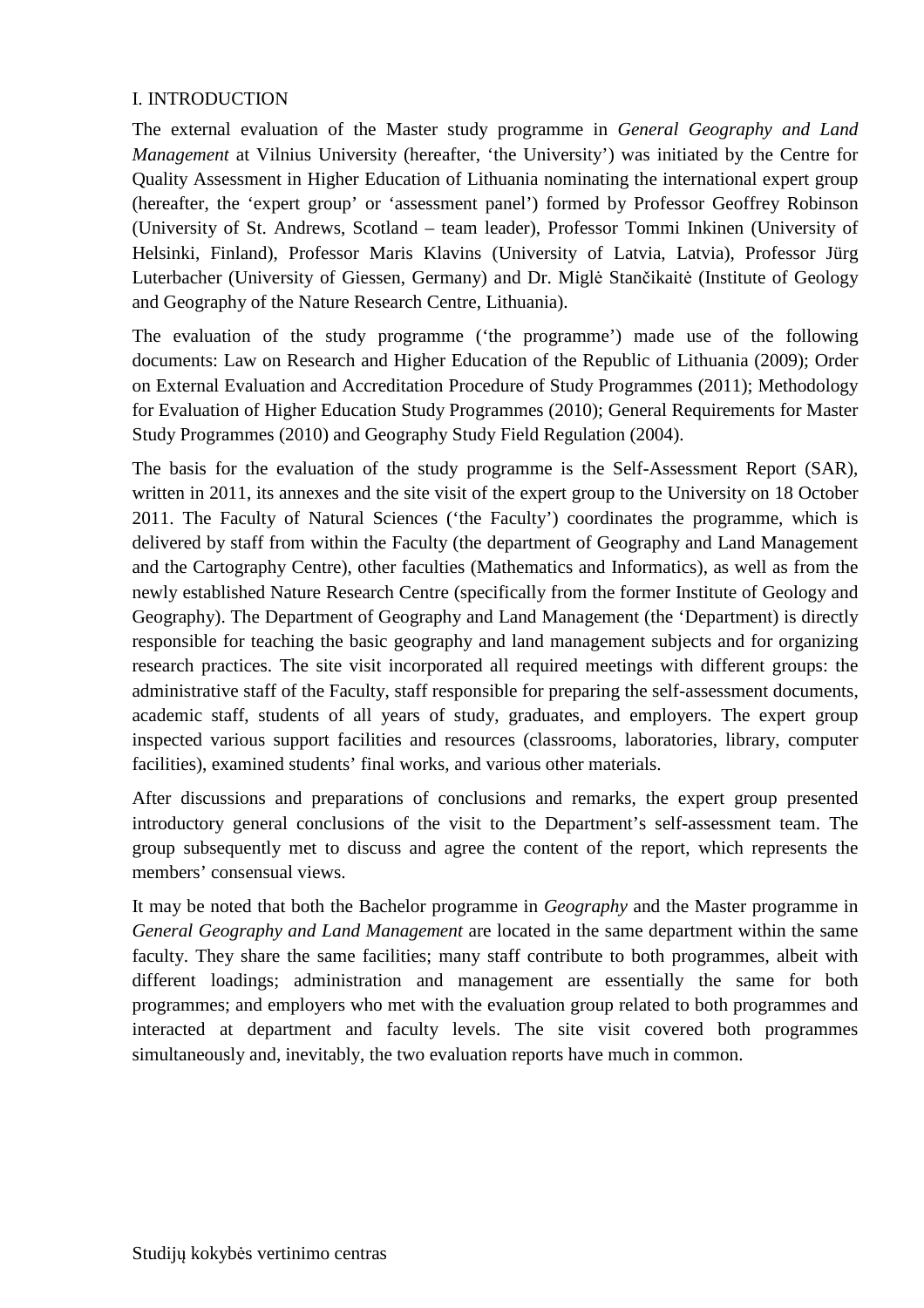#### II. PROGRAMME ANALYSIS

#### *1. Programme aims and learning outcomes*

The programme aims and learning outcomes are well defined, clear and publicly accessible. The primary aim is to train highly qualified specialists having interdisciplinary geographical and land management education. The expected learning outcomes include knowledge, cognitive, practical and transferable skills, which are well integrated in the programme's study subjects and courses. Collectively the intention is to provide the acquisition of skills required to enter doctoral studies and to work in various fields of socio-economic and landscape research; these include territorial planning and its supervision; working in institutions exploiting natural resources or engaging in environmental protection; and include both operational and administrative roles. The assessment panel considers this to be well done; it gives the programme a clear focus.

It is clear that the programme aims and learning outcomes are based on academic and professional requirements that match the perceived needs of the labour market. There is considerable demand for the programme, the subject field of geography being of marked societal importance. Land management professionals are important to Lithuania, which is reflected in the interest shown by employers and other social partners and stated to the expert group during the site visit. The expert group would encourage the Department to pay increased attention to the international dimension of this particular labour market.

The programme aims and learning outcomes are consistent with the type and level of studies and the level of qualifications offered, although the Department could make more transparent the differences between outcomes that are expressed in similar terms at both levels of the geography programmes. The outcomes relating to skills are expressed in terms of what students are expected to be able to do, which impressed the expert group, indicating that the concepts of aims and outcomes have been fully integrated into programme planning. The learning outcomes are appropriately mapped onto the study subjects and the programme name (from which the term General is omitted from 2011-12), its learning outcomes, interdisciplinary content and master degree qualification are fully compatible with each other. The offered courses and modules form a structure that is fully compatible with the overall goals of the Department and the Faculty. Students graduate with a good platform for their employment. This was confirmed during the site visit at meetings with students, graduates and employers, all of whom were satisfied with the skills and know-how level of the persons graduating from this programme. It appears to be characteristic of the programme that up to 60 per cent of students are already employed during their studies and 25 per cent gain permanent employment within three months of graduating.

#### *Main strengths and weaknesses*

#### *Strengths*

Students graduate from the programme with learning outcomes that constitute a sound basis for employment in the labour market targeted by the programme.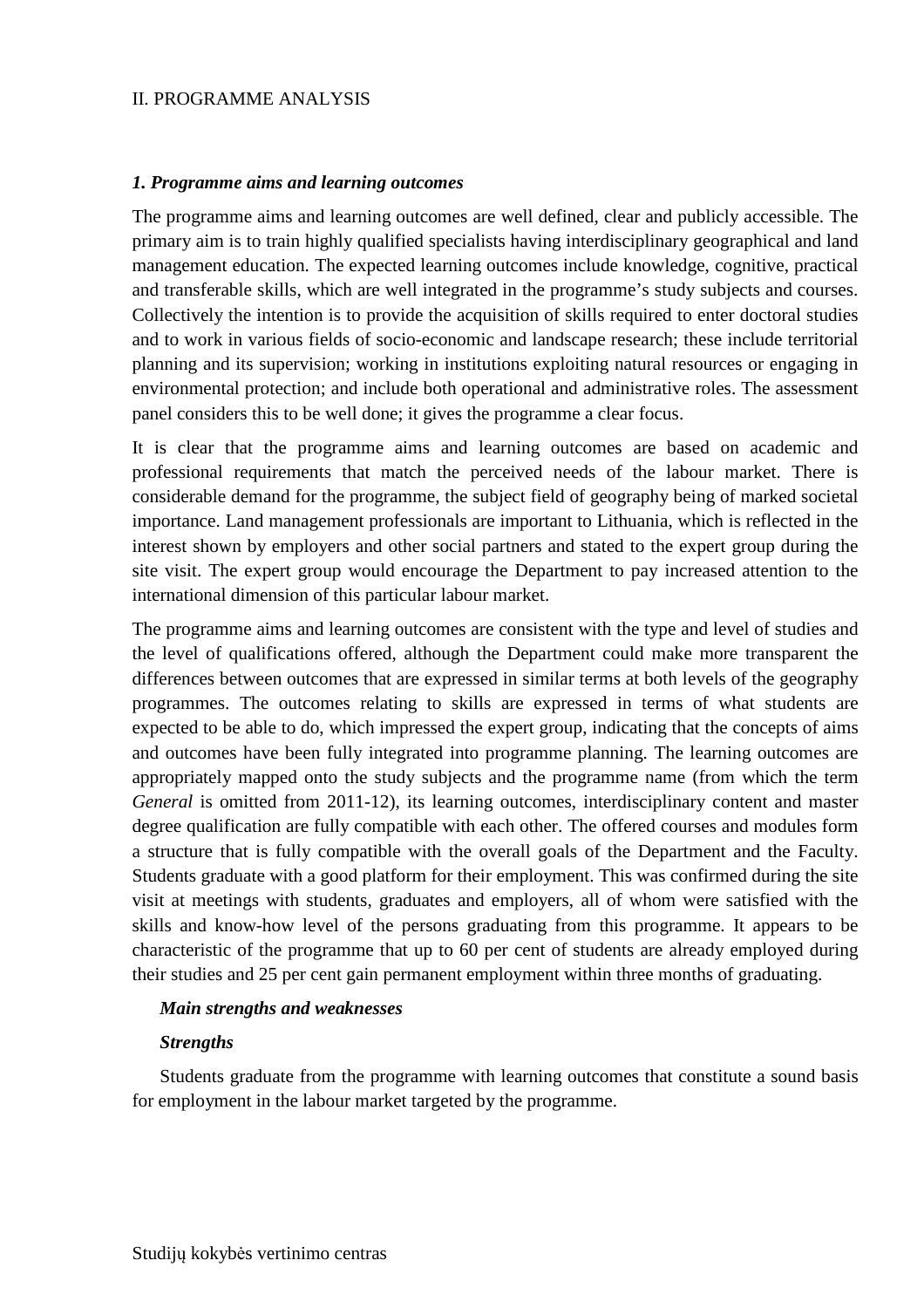## *2. Curriculum design*

The curriculum design meets all legal requirements. These have changed considerably over the past few years. A new interdisciplinary model was introduced in 2010 and the necessary continuous adaptation of the programme to comply with master regulations has further led to the situation where students completing their studies in 2011-12 will do so under a different credit accumulation system from the ECTS modular system that began for first-year students in 2011- 12.

The repeated changes have clearly posed problems for programme planning. Probably the most significant change required by a 2010 regulation was to introduce separate final projects or papers for the two parts of the interdisciplinary programme. This would appear contrary to the concept of interdisciplinarity. Throughout and despite the changes, courses (modules) are evenly spread, logically linked and not overlapping with each other. They avoid undue repetition of theme and content. The subject contents are consistent with the type and level of studies and, with the learning methods that are adopted, the study subjects are appropriate for the achievement of the intended learning outcomes. These include practical skills of research work obtained through practical work, seminars, and workshops, which are included in the study subjects, as well as through processes of preparation of papers, presentations and theses.

The SAR shows awareness of the possible need for more practical content. It is notable, however, that although not obligatory under state legislation, the Department introduced compulsory learning practice from 2010. This was designed to strengthen the scientific abilities of master graduates. The expert group remarked upon the need for better spatial data analysis in the theses. Another illustration of skills that need further scrutiny arose during the site visit. GIS is one of the largest curriculum elements in the programme (10 credits, 96 contact hours) but yet an employer in the GIS field expressed the wish to see graduates bringing more application skills into the workplace rather than theoretical and technical knowledge of GIS. On the other hand, an employer in a different field praised the abilities of graduates to use their knowledge and acquired skills in the practice of land management. Messages are therefore mixed, but one certainty is that qualitative analysis, an essential methodology in human and social geography, features much less in the curriculum than the quantitative analysis that is equally essential in physical geography. The expert group suggests that this disparity is addressed in future programme developments.

That relative weakness in the approach to scientific inquiry contributes to the assessment panel's view that although the scope of the programme is sufficient to ensure the achievement of most intended learning outcomes, the content of the programme does not fully reflect the latest achievements in geographical science. Several modules use only very general books or, to a large extent, national references. The reading lists could be stronger in terms of international journal publications. This modest level of inclusion of modern scientific achievements is also evident in the thesis references, which focus mainly on Lithuanian work and neglect the great body of international work in both parts of the discipline.

# *Main strengths and weaknesses*

*Strengths*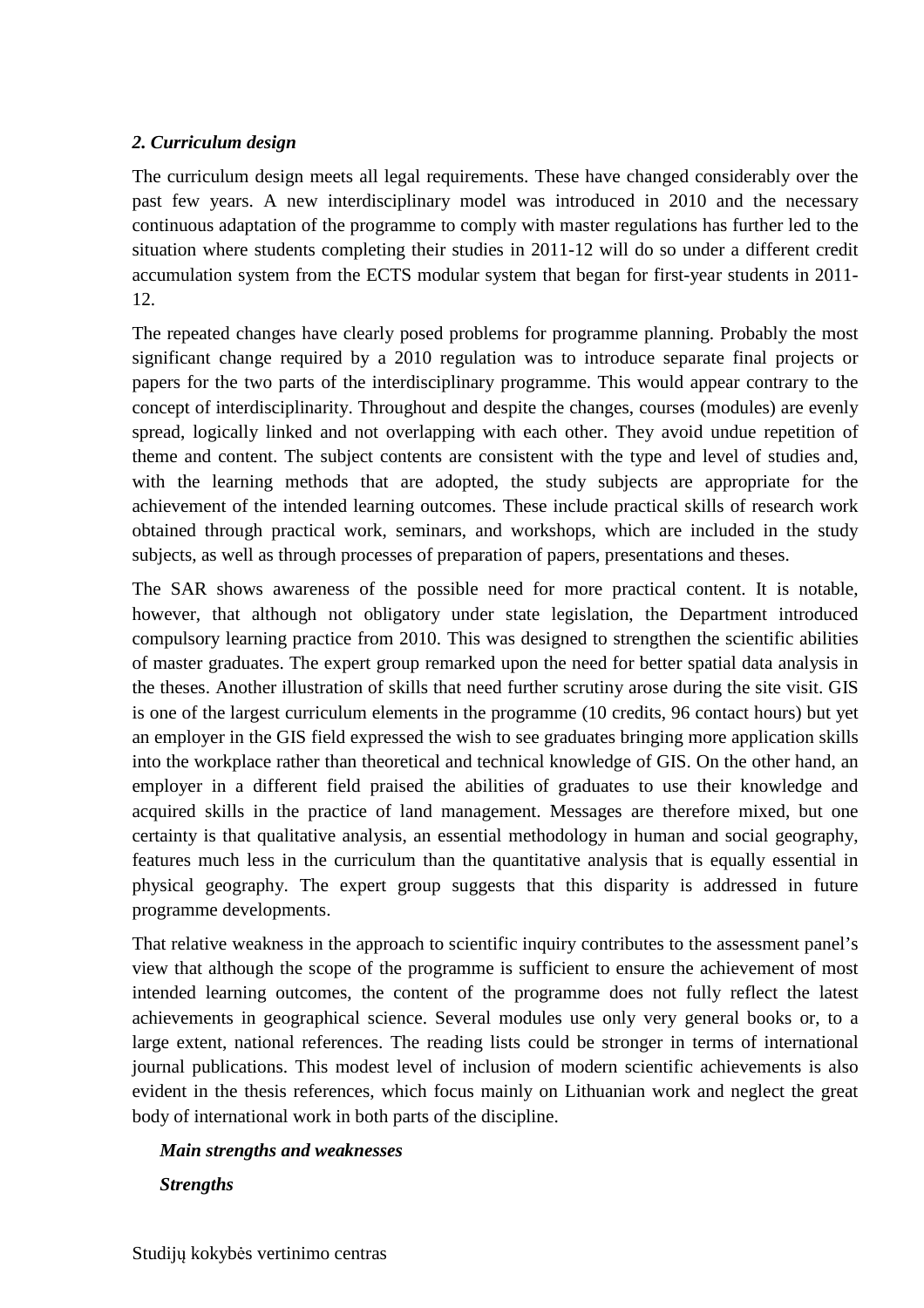The curriculum has been well adapted to accommodate the regulatory changes that have characterised the last few years.

The structure and content of the curriculum are very well matched to the programme aims and outcomes.

#### *Weaknesses*

The programme's content, as illustrated by reading lists and thesis references, does not adequately reflect the latest achievements in the geographical sciences, including developments in spatial data analysis and qualitative methods.

## *3. Staff*

The staff who deliver the programme meet all legal requirements. Most have a long experience of teaching and research, all satisfy more than the minimum requirements. Collectively their numbers are more than adequate and they are well qualified to ensure the intended learning outcomes. In total, 13 academic staff contribute to the programme, all with doctoral qualifications; 55 per cent are members of the Department, 15 per cent are from elsewhere in the Faculty, and 30 per cent are from other institutions (the Institute of Geology and Geography of the Nature Research Centre; the Environment Protection Agency of the Ministry of Environment). Drawing upon specialists from other departments, all well qualified and with high scientific and teaching experience, enables the delivery of a high-quality programme with a good scientific basis. The significant contributions from the research institute and the Environment Protection Agency are indicative of high-quality inputs of research into teaching. Four technicians in the Department complete the staff available to the programme.

The staff's age profile differs between those located in the Department and those principally employed elsewhere. The greatest proportion (83 per cent) of the latter group is under 50 years old, with a good number under 40. By contrast the Department's staff are fairly evenly distributed across the age ranges. Staff turnover in recent years has followed from curriculum changes that have involved the deployment of recently qualified doctoral graduates. This turnover enabled rapid improvements to the programme during the period when signal changes in regulatory legislation were taking place. Currently, it is expected that staff turnover will take place by voluntary retirement of older staff members. This will have implications for staff development as younger staff members take on new responsibilities. Staff from other faculties and institutions occasionally change in consequence of the workload policies of those bodies. In general, it would appear that the Department manages the staffing of the programme well and that staff turnover has not been problematic.

Staff are active scientists who contribute to scientific conferences and participate in scientific research projects related to the programme's study field. The participation of staff in these scientific activities is uneven, however. One senior member of staff has over 250 publications in the area of land management to his name. Overall, staff have published as few as five and up to 20 scientific works over the last five years but the research profile is relying to a large extent on national or other non-ranked publications. The SAR discloses that there were only 15 ISI publications in that period, a poor record by international standards. It is an aspect of the provision that demands improvement.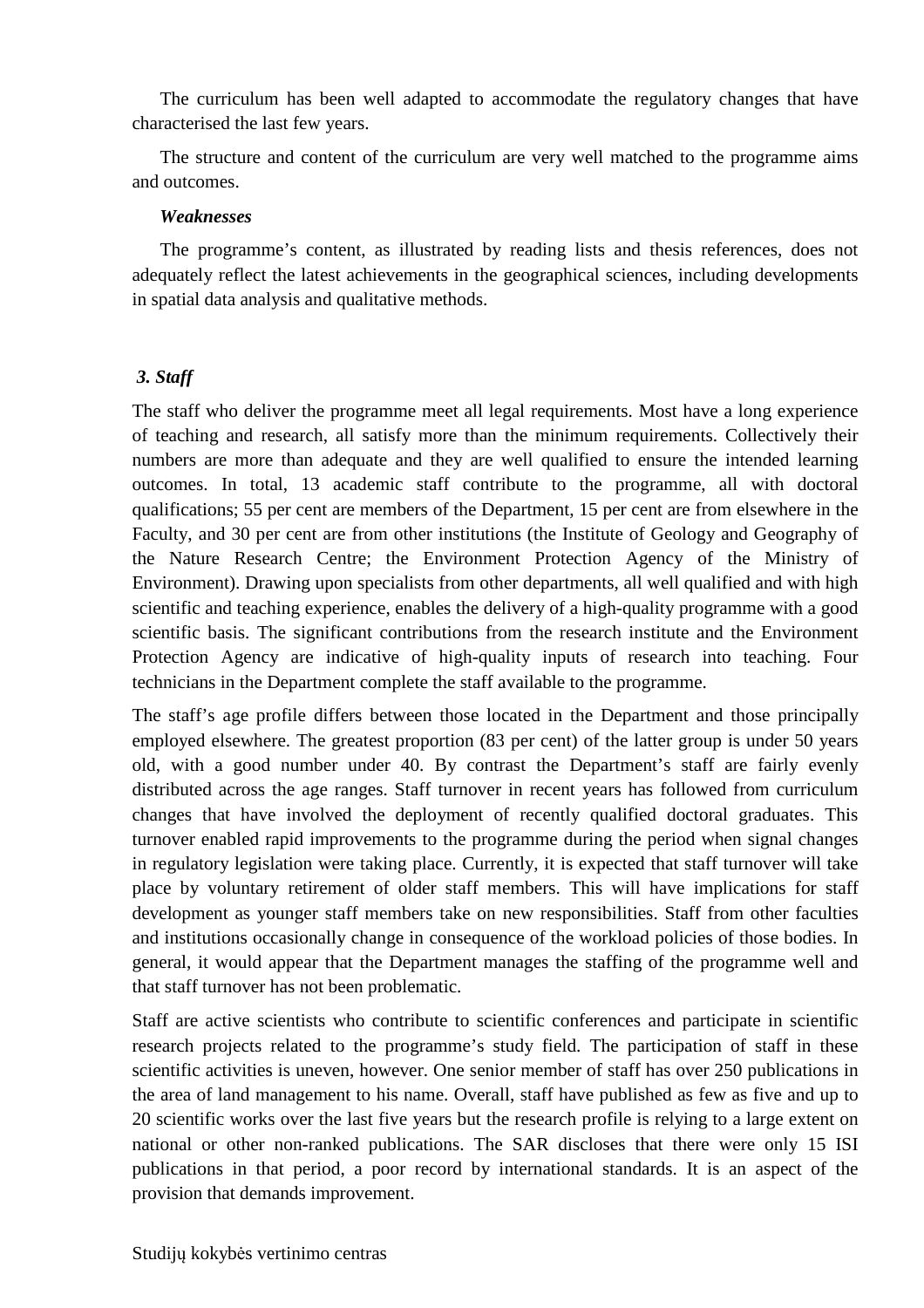Staff in the Department, nevertheless, continue to improve their qualifications and take opportunities to engage in staff-development activities. Collaborative agreements with foreign universities, in particular Bamberg (Germany) and Montpellier (France), facilitate visits of teachers from abroad. These are organized so as to promote improvements not only in geographical competence but also in foreign language skills, teaching methods and study management. The expert group would encourage further developments in these arrangements, with a view to introduce more qualitative research methodology into the programme. There is also a concern that at present in Lithuania, doctoral degree studies are not available in Human Geography. There is no doubt that PhD qualifications in that subject field, as opposed to Physical Geography, following on from 1st. and 2nd. cycle studies, would greatly improve the academic integrity (and national reputation) of the subject and have an impact on its future teaching.

#### *Main strengths and weaknesses*

#### *Strengths*

Teaching and research contributions from highly experienced, well-qualified staff from other faculties and institutions.

A good balance obtains between staff of different generations.

Ongoing improvement of the staff's qualifications and an overall significant participation in scientific activities.

#### *Weaknesses*

The scientific activity of many teachers, especially those in the Department, is rather modest. The number and quality of publications are low, and mostly published in local scientific journals.

#### *4. Facilities and learning resources*

Programme lectures are delivered in the Faculty's auditoria, which are adequate in size and suitably equipped. The Faculty's library and reading rooms are also adequately equipped.

The Department's computing facilities need improvement. A computer room with only 11 places is inadequate for the number of students in the Department, albeit that they have access to equipment in other areas and many have their own computers. The expert group saw little in the way of fieldwork equipment. It was made aware, however, of a very good learning resource, in the nature of the latest data bases of Lithuanian territory; these include reference data bases at large and medium scales, aerial photograph bases, terrestrial laser scan data, and other materials. They are heavily used by students for practical assignments, course papers and theses. Despite the statement in the SAR that two-to-three auditoria and laboratories in the Faculty are renewed and provided with new facilities every year, the expert group observed that laboratories were in need of upgrading to keep pace with modern developments in the subject field. The group was pleased to note that the need for improvement has been recognized and the Department has secured some European funds for this purpose. Included will be renewal of technical facilities in auditoria, and upgrading of experimental equipment and mobile computing hardware and software used for fieldwork practicals. The Department's computers, including those in the computer classroom, are all to be replaced and a new geography laboratory provided and equipped. The expert group would encourage the Department to ensure an adequate provision for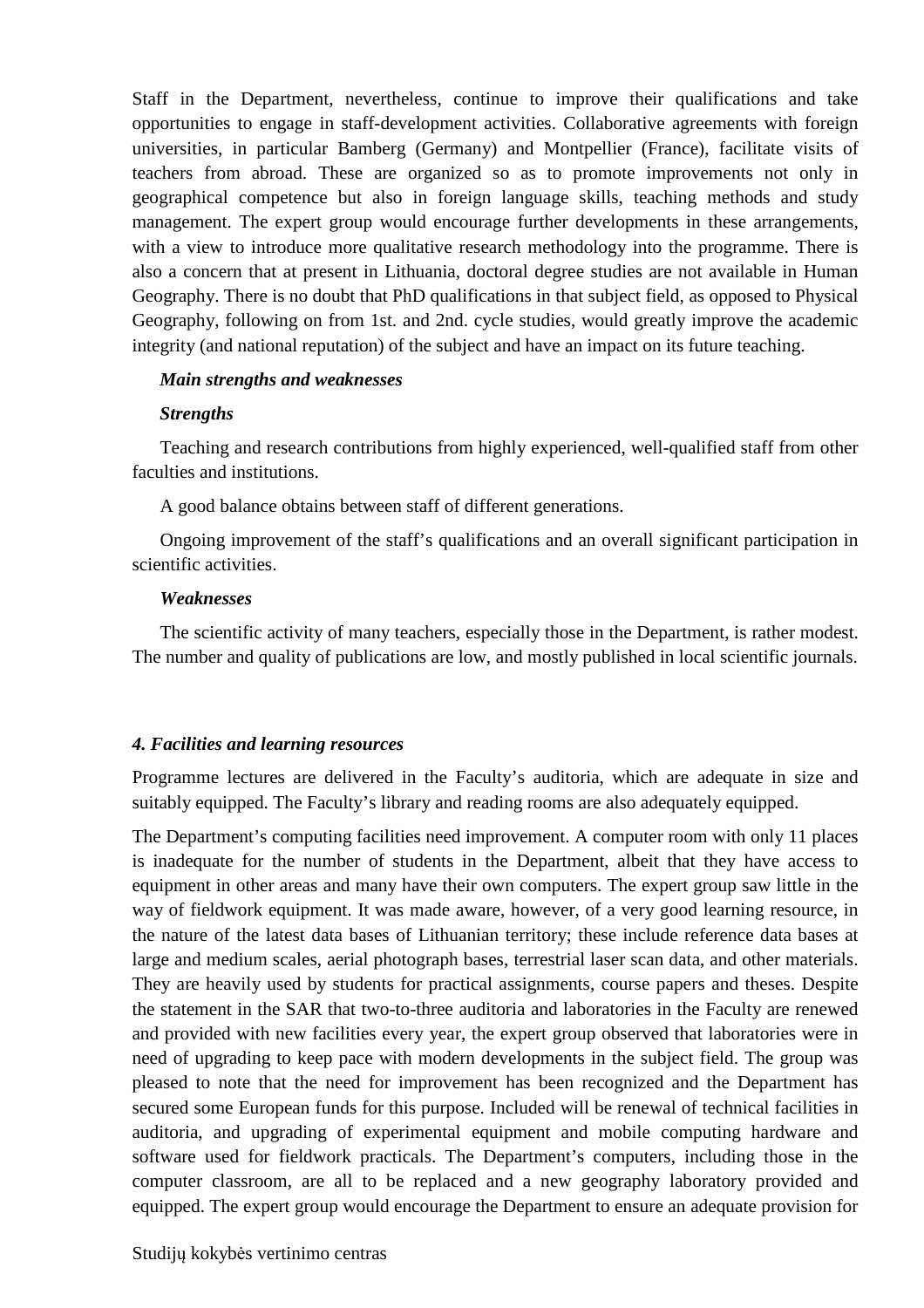maintenance and renewal of small items, especially fieldwork equipment, as part of the expenditure programme.

Library resources are of variable adequacy. Literature is located in the University and Faculty libraries. The Faculty library holds some 150 most recent scientific publications in geography and land management, in the English, German and Russian languages. Many subjects are covered by enough textbooks and other educational and scientific literature. Other subjects are inadequately covered. As a partial remedy, lecturers place summary materials on the Department's website home page; although this is laudable exercise, which is planned to be completed for all the programme's study subjects during the next two years, this is a poor substitute for authentic publications. The other faculty libraries support the subjects that they contribute to the programme. Students who met with the expert group were emphatic that they are not seriously hampered by the level of library resources; they make use of the wide variety of libraries elsewhere in Vilnius, in addition to having their own access to online databases made available by the University (51 in number) and by such institutions as the Nature Research Centre and the Lithuanian Science Academy. A student GIS is also available and students are generally satisfied with the level of holdings and accessibility of learning resources. Nevertheless, the expert group would hope that in the process of securing funds to improve equipment and other laboratory resources, the Department will also deploy funds to keep library resources up to date.

#### *Main strengths and weaknesses*

## *Strengths*

The securing of funds to renew teaching and learning equipment in the very near future.

#### *Weaknesses*

The current lack of modern equipment, teaching and learning materials, and sufficient resources for practical work.

#### *5. Study process and student assessment*

The admission procedures are well founded and comply with all statutory requirements. Entry is by competition, open without additional requirements, to bachelors of geography, land management, architecture, ecology and environmental studies, geology, forestry, agriculture, history, sociology, economics, recreation and tourism, management and business administration, communication and information, environmental engineering. There are no entrance exams. The scores are made up of several parts, related mainly to performance at bachelor level. The programme attracts highly motivated students with good competitive scores. The Department regularly recruits 12-17 well-qualified students each year (figures for 2006-2010). The planned number is 12 but in some years other programmes could not fill their quotas and hence additional places were reallocated to this programme. In addition to graduates from the University's bachelor studies, the programme has attracted graduates from Vilnius Pedagogical, Klaipeda and Vilnius Gediminas Technical universities.

The organisation of the study process ensures an adequate provision of the programme and achievement of the learning outcomes. Students are provided with all necessary information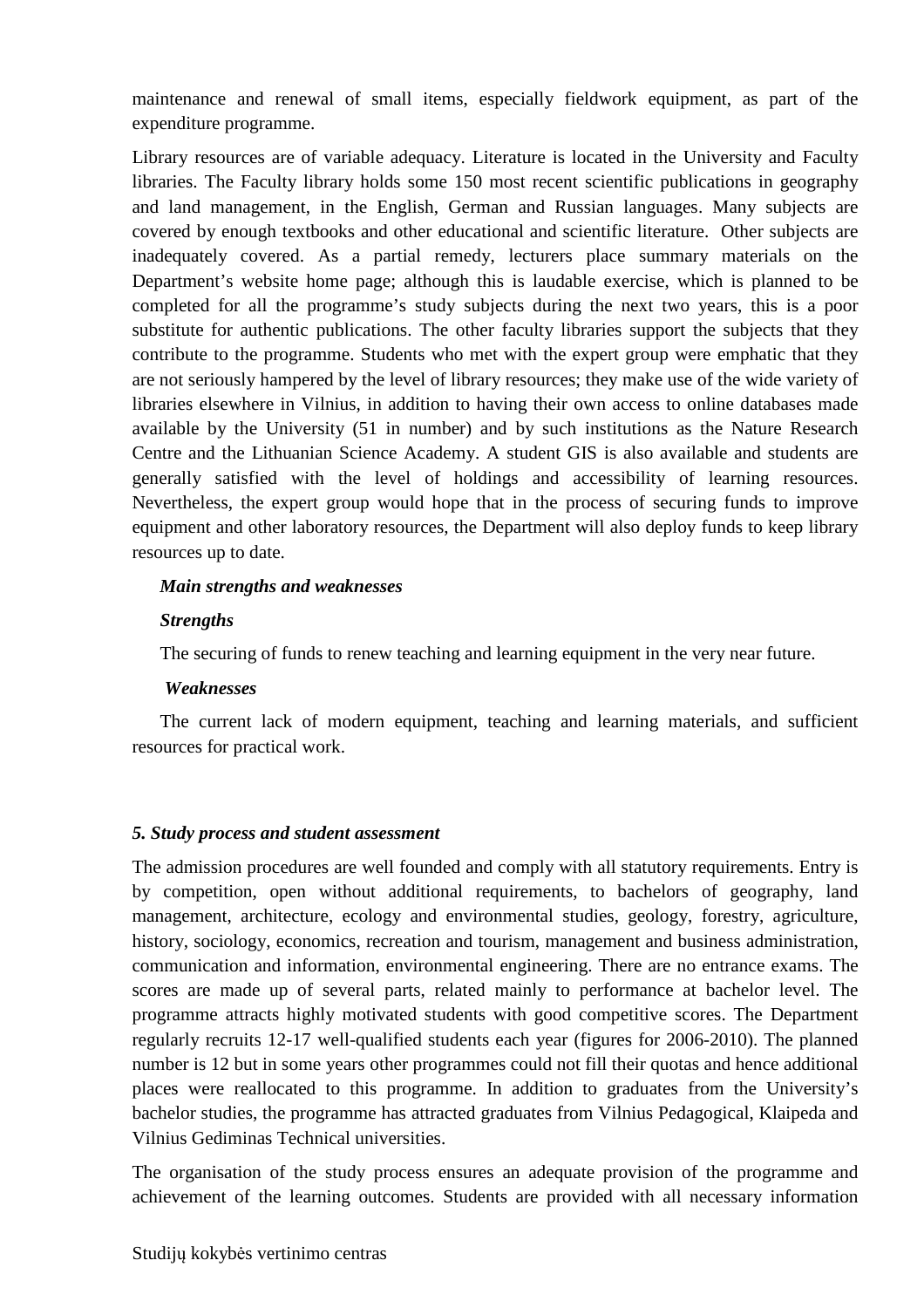about classes, aims and outcomes, subject requirements and the scheduling of assessments, learning practices and study papers, including the final thesis. The information is provided in a variety of ways and in a timely fashion. The students who met with the expert group acknowledged that they are kept well informed.

Students are encouraged to participate in scientific activities, including research in staff projects. The assessment panel, however, considers that increasing the international dimension of research and student involvement would greatly strengthen these activities. The panel was pleased to be informed by students that some are already involved in the ERASMUS exchange programme. Destinations for partial studies have included universities in Iceland, Sweden and Germany. Others have had practice experience in Spain, France and Greece. Students consider they have adequate information regarding these opportunities and the panel would wish the Department to encourage as strongly as possible their take up; this would be another aspect of adopting a greater international perspective in studies and research.

The excellent relations between staff and students greatly impressed the expert group. They lie at the heart of the more than adequate level of academic and social support the Department provides. Almost all students in the programme are state funded, which is a good indicator of the quality of the students entering the programme as well as a good basis of financial support. The University provides additional financial support in a number of ways. Scholarships reward certain academic successes or are directed to the social support of students with disabilities or other handicaps to study, such as serious illness or bereavement. Counselling and advisory services are available to help and guide students experiencing study difficulties. There are few withdrawals from this programme; most are temporary for personal reasons, the students subsequently returning to complete their studies.

The assessment of knowledge and achievement, as for the Department's bachelor programme, is by a variety of continuous, intermediate and final examination methods. They take mostly traditional forms and are subject to the same University regulations. Study module documentation informs students about the assessment methods to be used and the requirements for achieving particular grades. Specific procedures govern the preparation and submission of the final thesis. The assessment system appears to be well organised and equitable; it is clear, adequate and publicly available.

About 60 per cent of graduates over the period 2006-2010 gained employment in government agencies, working in activities directly related to their study field. Environment protection and land management each took about a third of graduates over the period. Some 10 per cent of graduates entered into doctoral studies while at the same time working in state institutions. Others work in the education system and the private sector; only some 16 per cent were in employment only indirectly related to their studies. Employers who met with the assessment panel confirmed their satisfaction with the quality of the graduates and their subsequent performance in employment. It is undoubted that the professional activities of the majority of graduates meet the programme provider's expectations.

## *Main strengths and weaknesses*

## *Strengths*

Especially noted was the confidence of students; the enthusiasm of a well-qualified staff; and appreciation by graduates of the skills they had acquired in the programme.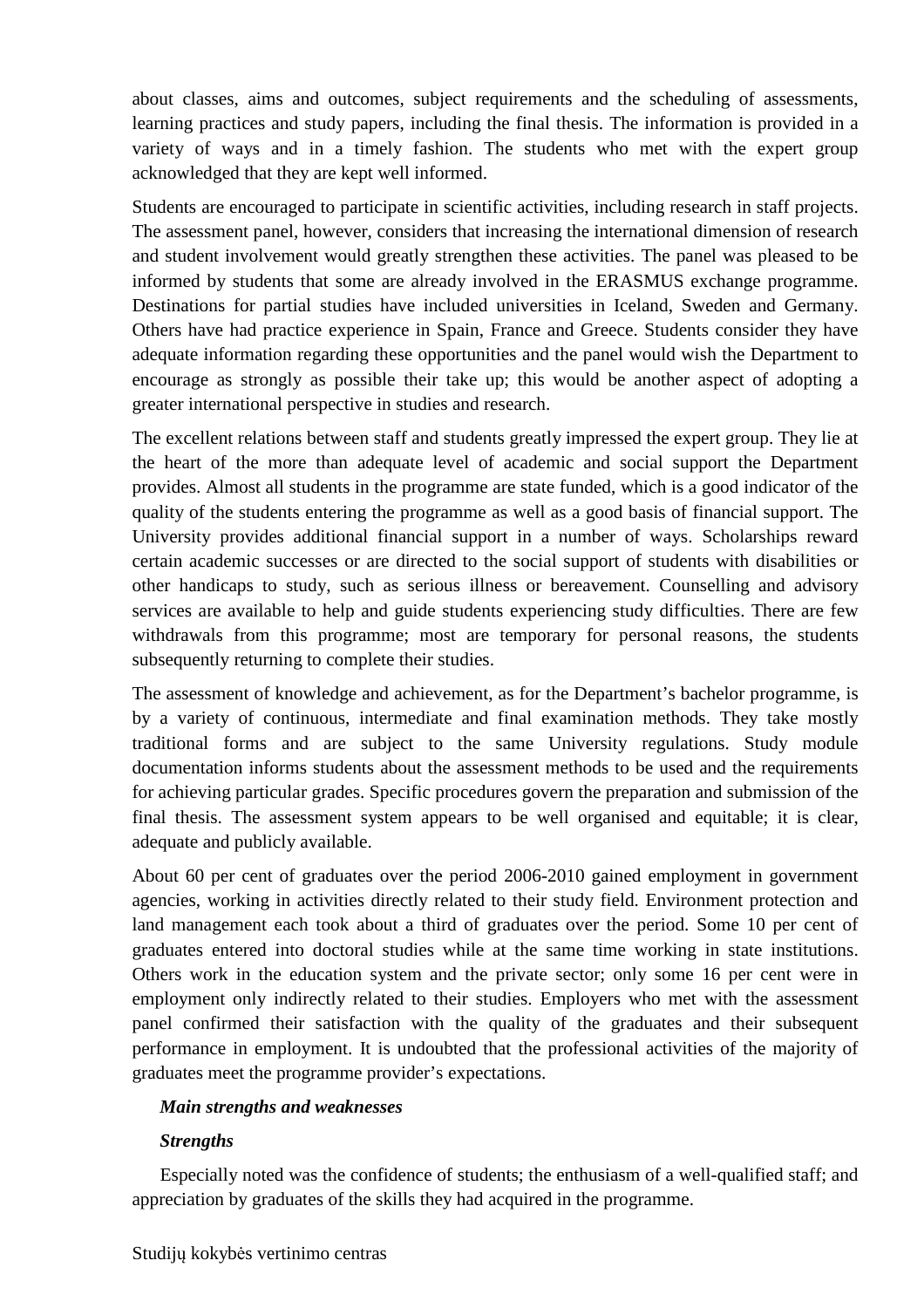A wide range of academic activities promote the excellent staff-student relations that lie at the heart of the Department's academic and social support of students.

Students are encouraged to pursue both scientific and professional goals and the majority progress into subject-related employment.

## *Weaknesses*

The international perspective of the subject studies and research is poorly developed.

## *6. Programme management*

Operating within the regulatory framework of the State, programme management is at three levels: University, Faculty and Department. Responsibilities for internal regulation, decisions and monitoring of the implementation of the programme are clearly allocated. Operational control and direct responsibility for implementing the programme are with the Department. Here the Head, the staff and the programme committee deal variously with matters that include organisation of the study process; provision of facilities and learning resources; improvement of study quality; allocation of teaching loads; changes of curriculum, subject preparations and descriptions; relations with social partners; and confirmation of supervisors for theses and research papers. Programme management is generally effective; the exception has been the inability to secure adequate funding for regular periodic upgrading of facilities and learning resources. That is doubtless a problem that pervades the University and it is to be hoped that the recent acquisition of European funds will improve matters.

The evaluation and improvement processes involve stakeholders. Students are represented on the programme committee and on the Faculty council. Social partners are also represented on the committee; they play an important advisory role there and in their contacts with staff and students in events organised by the Department. Employers and alumni who met with the assessment panel expressed their appreciation of the good relations that prevail with social partners and their ability to be heard in discussions about programme enhancements.

Internal quality assurance procedures are efficient and mainly effective. All bodies involved at the various levels have clear monitoring and reporting responsibilities. The University's general system is based upon European Regulations for internal study quality assurance; the so-called 'Dublin descriptors' or guidelines; UK guidelines for geographical studies; and guidance from the Lithuanian Centre for Quality Assessment in Higher Education. The periodic surveys of study disciplines and teaching quality are an important part of the process. Other information is regularly gathered from teaching staff, employers and other social partners.

Analysis of regularly gathered information underpins the improvement process. Lessons learned from internal surveys lead, after due process, to programme improvements. The outcomes of external evaluations carried out in 2001 were used to improve the programme, as was an internal assessment carried out by a former programme committee in 2005. Already, the SAR incorporates pointers to improvements that will have been prompted by the current evaluation. The use that has been made of the outcomes of internal and external evaluations is evidence to the expert group of the programme management's responsiveness to the needs for change and willingness to identify and implement improvements. The assessment panel is confident, therefore, that programme management will address the weaknesses that this report has identified.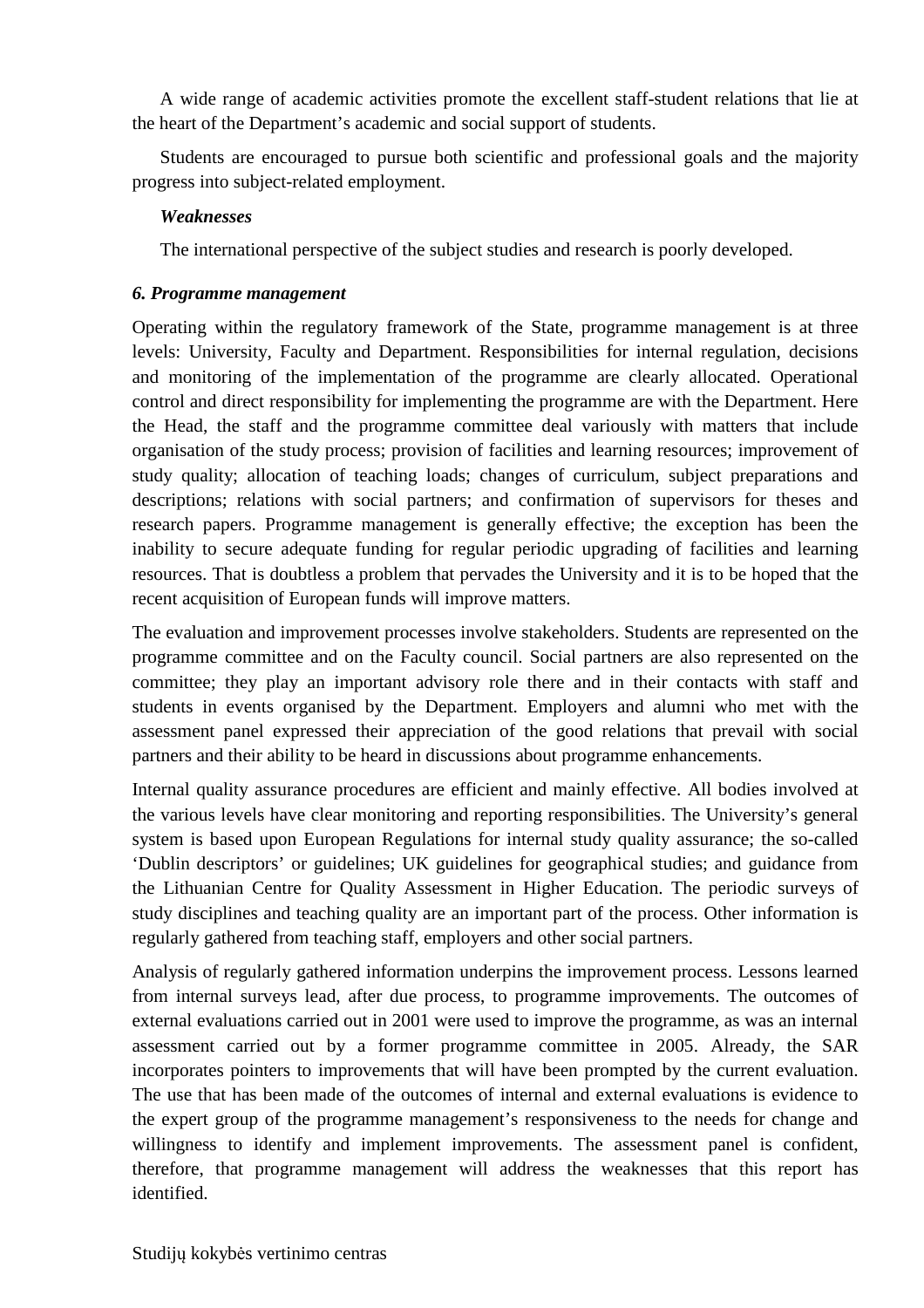#### *Main strengths and weaknesses*

#### *Strengths*

The involvement of stakeholders in the Department's programme management.

The design and operation of the University's internal quality assurance system to align with international standards.

The willingness to apply the results of internal and external evaluations to improve the programme.

#### III. RECOMMENDATIONS

- 1. Revise the curriculum's content with a view to more adequately reflecting the latest methodological developments and achievements in the geographical sciences, including developments in spatial data analysis and qualitative methods.
- 2. Take whatever steps are required to raise the level of international scientific activity, research and publication to at least the level of the most active contributors to the programme and hence raise the Department's and the programme's international visibility.
- 3. Make haste with the renewal and upgrading of computing, laboratory and field equipment and of learning resources, including the improvement of access to up-to-date scientific publications.
- 4. Develop further the international perspectives of studies and research, including the encouragement of students to increase their participation in mobility programmes, not only the ERASMUS exchange programme but also to gain experience over wider geographical areas.
- 5. Given the likelihood that in the longer term employment opportunities will change, the Department might begin intensive labour-market analysis with the intention of modifying the programme in readiness for the changes that are thus identified.